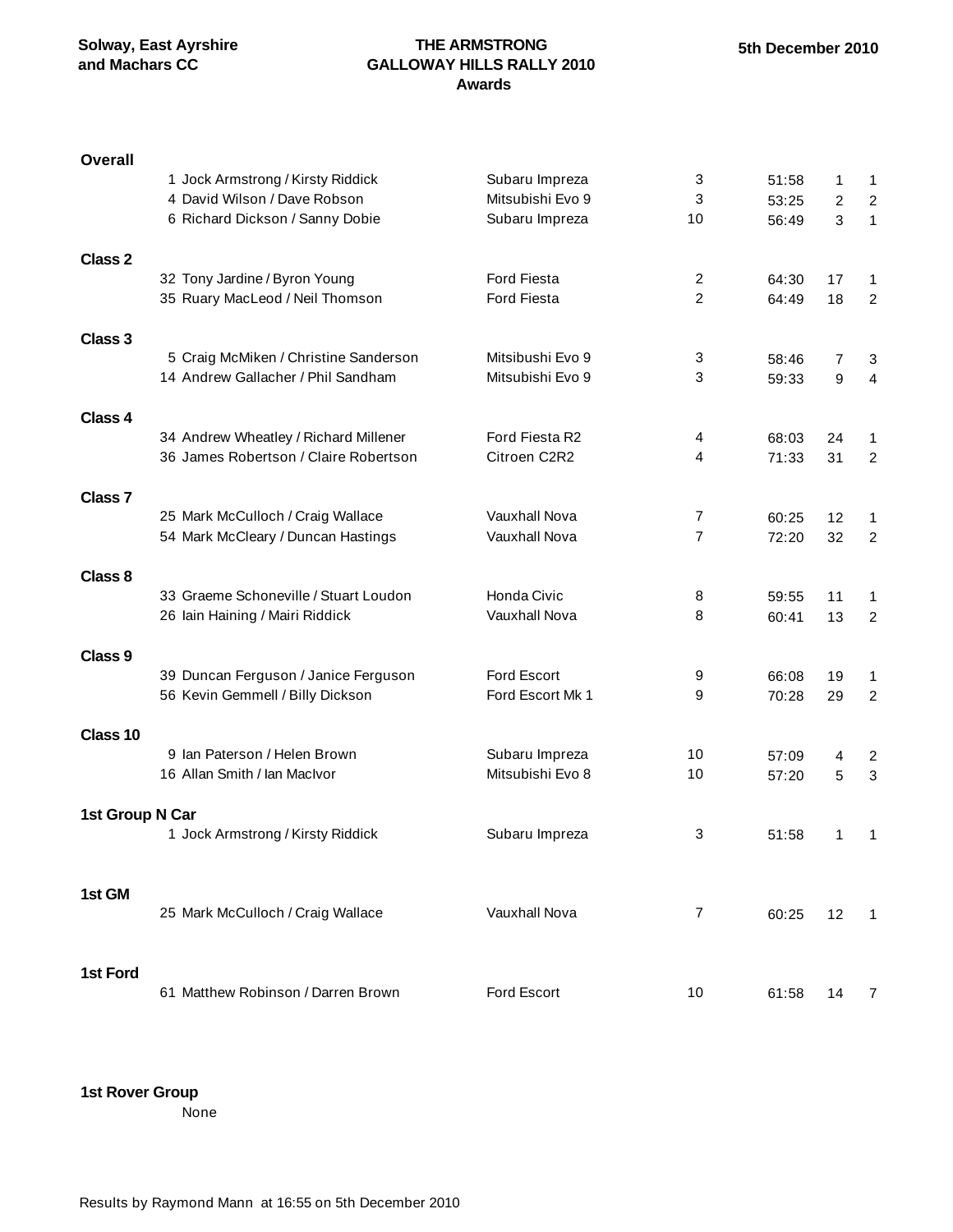**Solway, East Ayrshire and Machars CC**

### **THE ARMSTRONG GALLOWAY HILLS RALLY 2010 Awards**

| <b>1st Peugeot Talbot</b><br>48 Donald Peacock / Scott Peacock                                         | Peugeot 205      | 8  | 73:45 | 34             | 8              |  |  |  |  |
|--------------------------------------------------------------------------------------------------------|------------------|----|-------|----------------|----------------|--|--|--|--|
| <b>1st Subaru</b><br>1 Jock Armstrong / Kirsty Riddick                                                 | Subaru Impreza   | 3  | 51:58 | $\mathbf{1}$   | $\mathbf{1}$   |  |  |  |  |
| 1st Mitsubishi<br>4 David Wilson / Dave Robson                                                         | Mitsubishi Evo 9 | 3  | 53:25 | $\overline{2}$ | $\overline{2}$ |  |  |  |  |
| Malcolm Wilson Motorsport Award - Greatest improvement on seeding<br>57 Gary MacLeod / Will Rogers     | Honda Civic      | 8  | 66:30 | 20             | 3              |  |  |  |  |
| <b>Highest placed all EACC crew</b><br>39 Duncan Ferguson / Janice Ferguson                            | Ford Escort      | 9  | 66:08 | 19             | $\mathbf{1}$   |  |  |  |  |
| Lawrence Clark Trophy - 1st Co-driver resident in DG Postal District<br>1 Kirsty Riddick               | Subaru Impreza   | 3  | 51:58 | $\mathbf{1}$   | $\mathbf{1}$   |  |  |  |  |
| George Rutherford Trophy - Highest Placed female<br>1 Kirsty Riddick                                   | Subaru Impreza   | 3  | 51:58 | 1              | $\mathbf{1}$   |  |  |  |  |
| The Armstrong Family Award - Highest placed 2 wheel drive car<br>33 Graeme Schoneville / Stuart Loudon | Honda Civic      | 8  | 59:55 | 11             | $\mathbf{1}$   |  |  |  |  |
| <b>Highest rated Irish Competitor</b><br>None                                                          |                  |    |       |                |                |  |  |  |  |
| <b>Spirit of the Rally</b><br>Callum McLeod                                                            |                  |    |       |                |                |  |  |  |  |
| The McHarg International Challenge Award - 1st Team of 3 from same country<br><b>Scotland</b>          |                  |    |       |                |                |  |  |  |  |
| 1 Jock Armstrong / Kirsty Riddick                                                                      | Subaru Impreza   | 3  | 51:58 | 1              | $\mathbf{1}$   |  |  |  |  |
| 4 David Wilson / Dave Robson                                                                           | Mitsubishi Evo 9 | 3  | 53:25 | 2              | $\overline{2}$ |  |  |  |  |
| 6 Richard Dickson / Sanny Dobie                                                                        | Subaru Impreza   | 10 | 56:49 | 3              | $\mathbf{1}$   |  |  |  |  |
| The Armstrong Family Award - Fastest 2wd on SS1                                                        |                  |    |       |                |                |  |  |  |  |
| 61 Matthew Robinson / Darren Brown                                                                     | Ford Escort      |    |       |                |                |  |  |  |  |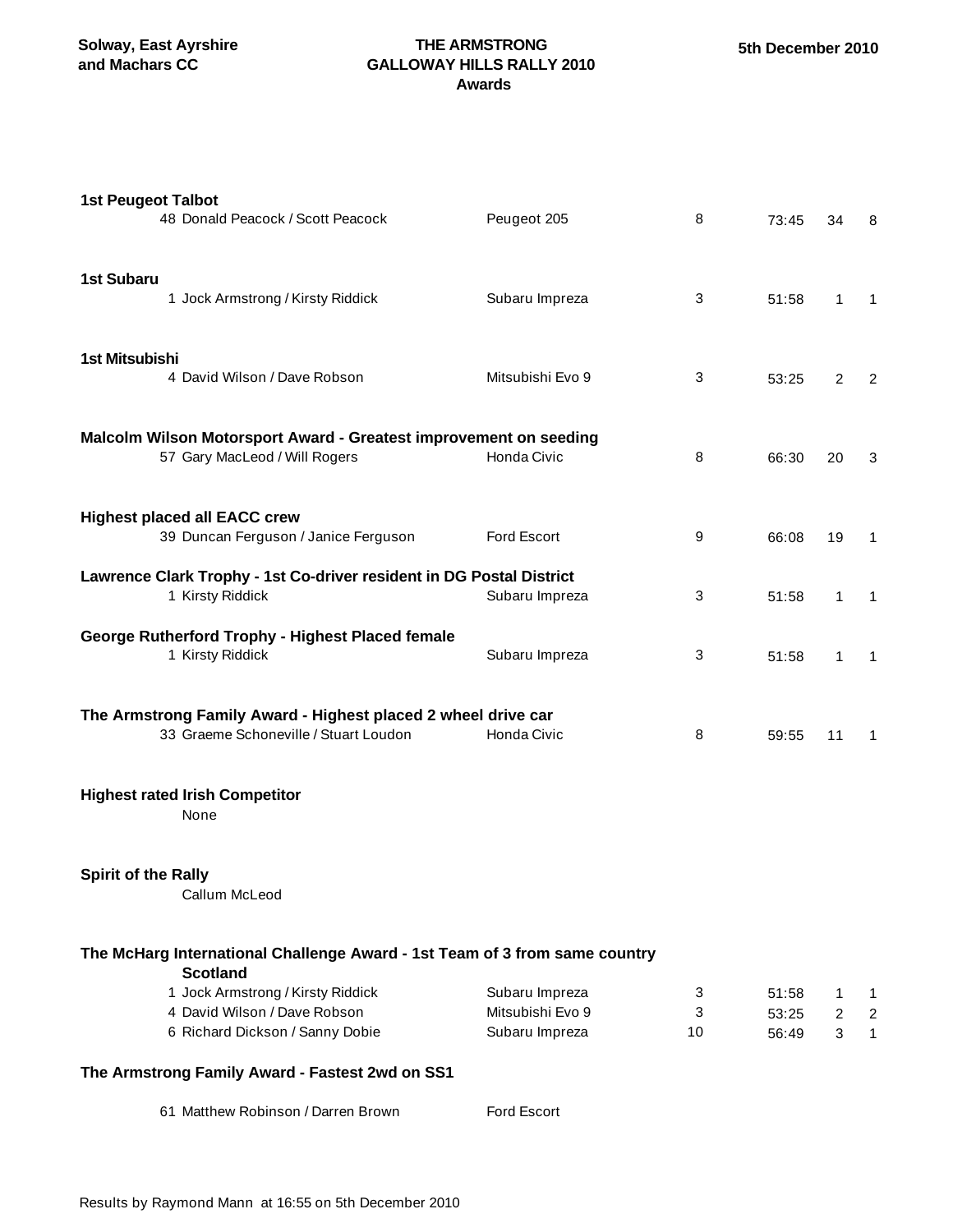#### **Solway, East Ayrshire and Machars CC**

#### **THE ARMSTRONG GALLOWAY HILLS RALLY 2010 Final Results in overall order**

| No | Crew                                   | Car                    | <b>Class</b>   | SS <sub>1</sub> | SS <sub>2</sub> | SS3         | SS <sub>4</sub> | SS <sub>5</sub> | Othr | <b>Total</b> | O/A            | CI             |
|----|----------------------------------------|------------------------|----------------|-----------------|-----------------|-------------|-----------------|-----------------|------|--------------|----------------|----------------|
|    | 1 Jock Armstrong / Kirsty Riddick      | Subaru Impreza         | 3              | 10:06           | 10:56           | 10:14       | 9:42            | 11:00           |      | 51:58        |                | 1              |
|    | 4 David Wilson / Dave Robson           | Mitsubishi Evo 9       | 3              | 10:08           | 11:15           | 10:30       | 10:00           | 11:32           |      | 53:25        | 2              | 2              |
|    | 6 Richard Dickson / Sanny Dobie        | Subaru Impreza         | 10             | 10:45           | 12:18           | 11:18       | 10:43           | 11:45           |      | 56:49        | 3              | 1              |
|    | 9 Ian Paterson / Helen Brown           | Subaru Impreza         | 10             | 11:21           | 12:20           | 11:11       | 10:34           | 11:43           |      | 57:09        | 4              | 2              |
|    | 16 Allan Smith / lan Maclvor           | Mitsubishi Evo 8       | 10             | 10:42           | 11:41           | 11:51       | 10:55           | 12:11           |      | 57:20        | 5              | 3              |
|    | 12 Nigel Feeney / Laura Marshall       | Subaru Impreza         | 10             | 11:01           | 12:15           | 11:34       | 10:50           | 12:11           |      | 57:51        | 6              | 4              |
|    | 5 Craig McMiken / Christine Sanderson  | Mitsibushi Evo 9       | 3              | 11:11           | 12:13           | 11:35       | 11:12           | 12:35           |      | 58:46        | $\overline{7}$ | 3              |
|    | 21 Richard Stewart / Tont Marchbank    | Subaru Impreza         | 10             | 11:54           | 12:39           | 11:43       | 10:37           | 12:05           |      | 58:58        | 8              | 5              |
|    | 14 Andrew Gallacher / Phil Sandham     | Mitsubishi Evo 9       | 3              | 11:56           | 12:44           | 12:00       | 11:01           | 11:52           |      | 59:33        | 9              | 4              |
|    | 60 Andy Knight / Drew Sturrock         | Subaru Impreza         | 10             | 10:51           | 12:27           | 11:57       | 12:07           | 12:16           |      | 59:38        | 10             | 6              |
|    | 33 Graeme Schoneville / Stuart Loudon  | Honda Civic            | 8              | 11:00           | 14:36           | 11:33       | 10:41           | 12:05           |      | 59:55        | 11             |                |
|    | 25 Mark McCulloch / Craig Wallace      | Vauxhall Nova          | 7              | 11:23           | 12:22           | 12:46       | 11:16           | 12:38           |      | 60:25        | 12             |                |
|    | 26 Iain Haining / Mairi Riddick        | Vauxhall Nova          | 8              | 11:20           | 12:43           | 12:20       | 11:29           | 12:49           |      | 60:41        | 13             | $\overline{2}$ |
|    | 61 Matthew Robinson / Darren Brown     | <b>Ford Escort</b>     | 10             | 10:44           | 15:01           | 11:32       | 10:45           | 13:56           |      | 61:58        | 14             | 7              |
|    | 62 James Ford / Chris Ford             | Subaru Impreza         | 3              | 12:06           | 13:14           | 12:23       | 11:22           | 12:54           |      | 61:59        | 15             | 5              |
|    | 19 Simon Singleton / Jonathon Turnbull | Subaru Impreza         | 10             | 12:54           | 13:01           | 13:30       | 12:10           | 12:53           |      | 64:28        | 16             | 8              |
|    | 32 Tony Jardine / Byron Young          | <b>Ford Fiesta</b>     | 2              | 13:00           | 13:09           | 13:00       | 11:57           | 13:24           |      | 64:30        | 17             | 1              |
|    | 35 Ruary MacLeod / Neil Thomson        | <b>Ford Fiesta</b>     | 2              | 12:08           | 12:39           | 16:00       | 11:31           | 12:31           |      | 64:49        | 18             | 2              |
|    | 39 Duncan Ferguson / Janice Ferguson   | <b>Ford Escort</b>     | 9              | 12:20           | 13:41           | 13:17       | 12:30           | 14:20           |      | 66:08        | 19             | 1              |
|    | 57 Gary MacLeod / Will Rogers          | Honda Civic            | 8              | 13:24           | 13:41           | 13:33       | 12:20           | 13:32           |      | 66:30        | 20             | 3              |
|    | 38 Roland Wessel / Malcolm Vie         | Lancia Delta Integrale | 10             | 12:33           | 14:00           | 13:26       | 12:34           | 14:08           |      | 66:41        | 21             | 9              |
|    | 31 John Midgley / Geoff Maybank        | <b>Toyota Levin</b>    | 8              | 12:45           | 13:56           | 13:41       | 12:27           | 14:19           |      | 67:08        | 22             | 4              |
|    | 40 Bernie Rooney / Scott McMinn        | Lancia Stratos         | 10             | 12:45           | 13:54           | 14:11       | 12:35           | 14:31           |      | 67:56        | 23             | 10             |
|    | 34 Andrew Wheatley / Richard Millener  | Ford Fiesta R2         | 4              | 12:45           | 13:34           | 16:00       | 12:16           | 13:28           |      | 68:03        | 24             | 1              |
|    | 58 Ross McFadzean / Scott Thomson      | Subaru Impreza         | 10             | 14:34           | 14:10           | 13:46       | 12:37           | 13:20           |      | 68:27        | 25             | 11             |
|    | 41 Greg Pollock / Michael Cruickshank  | Ford Escort Mk I       | 8              | 14:32           | 13:43           | 14:53       | 12:22           | 13:11           |      | 68:41        | 26             | 5              |
|    | 42 Tommy Mackin / James Robertson      | Subaru Impreza         | 10             | 13:30           | 14:07           | 13:52       | 13:00           | 14:33           |      | 69:02        | 27             | 12             |
|    | 23 Gordon Alexander / Ian Clark        | Vauxhall Nova          | 8              | 13:31           | 14:11           | 14:47       | 12:45           | 13:53           |      | 69:07        | 28             | 6              |
|    | 56 Kevin Gemmell / Billy Dickson       | Ford Escort Mk 1       | 9              | 13:27           | 14:37           | 14:32       | 13:03           | 14:49           |      | 70:28        | 29             | $\overline{2}$ |
|    | 64 Ed Muldoon / Tom Spencer            | Mitsubishi Evo 6       | 10             | 13:55           | 13:47           | 14:46       | 13:43           | 14:57           |      | 71:08        | 30             | 13             |
|    | 36 James Robertson / Claire Robertson  | Citroen C2R2           | 4              | 14:20           | 14:44           | 14:28       | 13:44           | 14:17           |      | 71:33        | 31             | $\overline{c}$ |
|    | 54 Mark McCleary / Duncan Hastings     | Vauxhall Nova          | 7              | 13:54           | 14:44           | 14:53       | 13:35           | 15:14           |      | 72:20        | 32             | 2              |
|    | 45 Blair McCulloch / Alex McCulloch    | Vauxhall Nova          | 8              | 13:34           | 13:52           | 13:48       | 17:00           | 14:13           |      | 72:27        | 33             | 7              |
|    | 48 Donald Peacock / Scott Peacock      | Peugeot 205            | 8              | 14:46           | 15:57           | 14:45       | 13:32           | 14:45           |      | 73:45        | 34             | 8              |
|    | 47 Thomas Haining / David Bogie        | Peugeot 205 GTI        | 8              | 14:17           | 14:46           | 16:00       | 14:05           | 15:11           |      | 74:19        | 35             | 9              |
|    | 44 Alan McMorran / Albert Connelly     | Peugeot 205 GTI        | 9              | 14:49           | 15:05           | 15:23       | 14:34           | 15:34           |      | 75:25        | 36             | 3              |
|    | 53 Padraig Mullen / Paul Wims          | Peugeot 206            | 4              | 14:00           | 15:00           | 14:46       | 17:00           | 14:45           |      | 75:31        | 37             | 3              |
|    | 46 David Rutherford / Garry Russell    | Vauxhall Nova          | 8              | 15:24           | 15:57           | 16:00       | 14:27           | 16:04           |      | 77:52        | 38             | 10             |
|    | 51 Michael Hunter / James McWhir       | Lada Samara            | 8              | 15:44           | 16:09           | 15:17       | 14:42           | 18:00           |      | 79:52        | 39             | 11             |
|    | 10 Malloch Nicoll / Louise Mullholland | Mitsubishi Lancer      | 10             | 11:38           | 12:40           |             | 13:45 Manifold  |                 |      | F/F          |                |                |
|    | 17 Trevor Ferguson / Derek McGeehan    | Subaru Impreza         | 3              |                 |                 |             |                 |                 |      | F/F          |                |                |
|    | 18 Derek Jobb / John McCulloch         | Subaru Impreza WRC     | 10             | 10:57           | 11:58           | 12:27 Oheat |                 |                 |      | F/F          |                |                |
|    | 22 Colin Gemmell / Stuart Cant         | Subaru Impreza         | 10             |                 |                 |             |                 |                 |      | F/F          |                |                |
|    | 24 Peter Stewart / Phil Shortt         | Ford Fiesta ST         | 2              | 11:00           | 13:53           | 16:00       | 12:10           | 13:45 OTL       |      | F/F          |                |                |
|    | 27 Tom Cave / Craig Parry              | Honda Civic Type R     | $\overline{2}$ |                 |                 |             |                 |                 |      | F/F          |                |                |
|    | 28 Lee Hastings / Brian Findon         | Subaru Impreza         | 10             |                 |                 |             |                 |                 |      | F/F          |                |                |
|    | 29 George Bryson / Jacqueline Bryson   | Ford Escort Twincam    | 8              | 13:41           | 14:24           | 14:19       |                 |                 |      | F/F          |                |                |
|    | 49 Kris Farrell / George Gwynn         | Proton Satria          | 7              |                 |                 |             |                 |                 |      | F/F          |                |                |
|    | 52 Gavin Chalmers / Ian Shiells        | Ford Focus             | 2              | 14:08           |                 |             |                 |                 |      | F/F          |                |                |
|    | 55 Roy Eide Johansen / Amanda Burney   | Ford Escort Mk 1       |                | 9 Non           | Start           |             |                 |                 |      | F/F          |                |                |
|    | 63 Simon Bowen / Richard Robinson      | Subaru Impreza         | 10             | 17:00           | 12:46           | 12:35       | 11:30           | 12:15 OTL       |      | F/F          |                |                |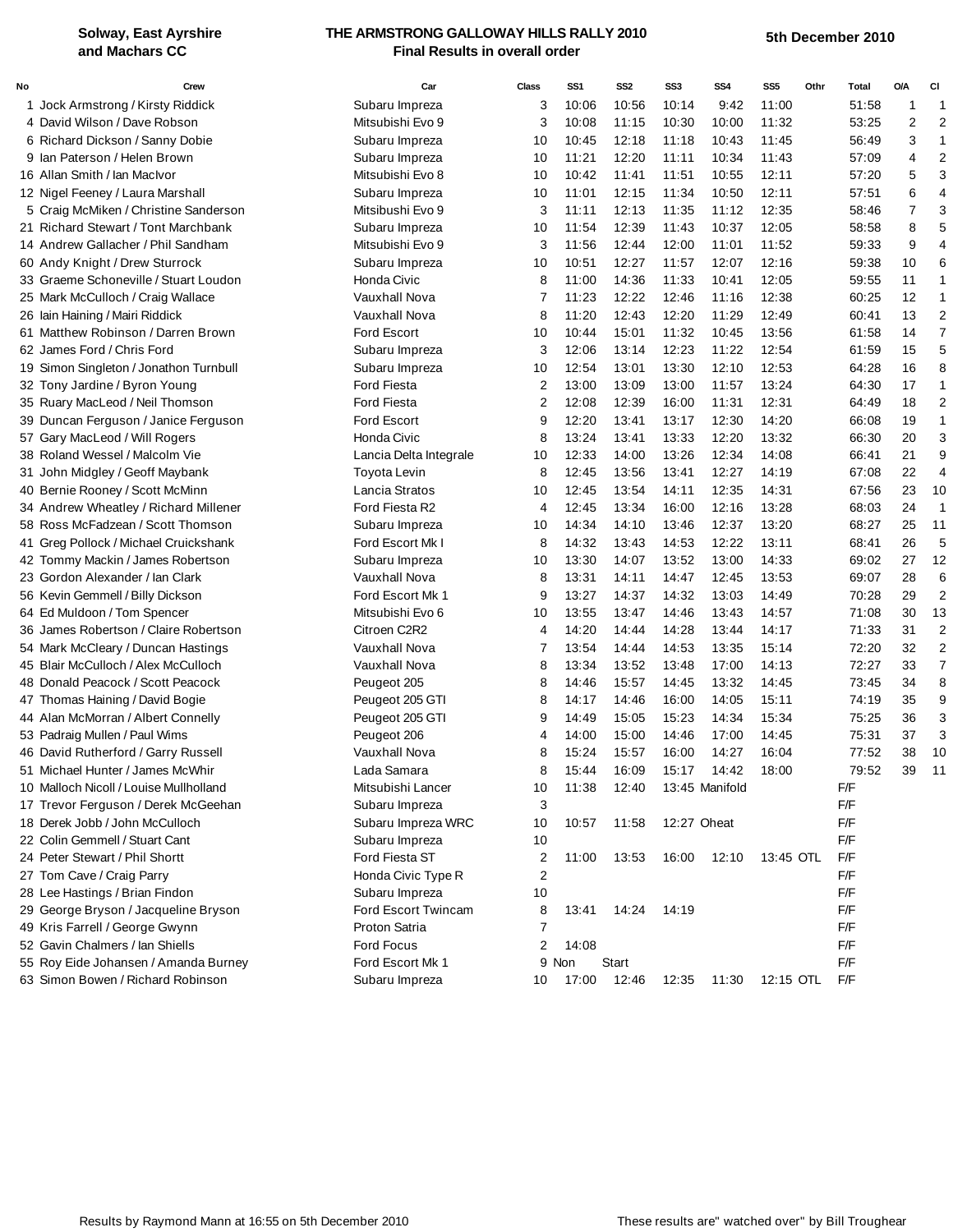#### **Solway, East Ayrshire and Machars CC**

#### **THE ARMSTRONG GALLOWAY HILLS RALLY 2010 Final Results in class order**

| <b>Ford Fiesta</b><br>2<br>13:24<br>64:30<br>17<br>32 Tony Jardine / Byron Young<br>13:00<br>13:09<br>13:00<br>11:57<br>-1<br>$\overline{2}$<br>2<br>12:08<br>12:39<br>16:00<br>11:31<br>12:31<br>64:49<br>18<br>35 Ruary MacLeod / Neil Thomson<br><b>Ford Fiesta</b><br>24 Peter Stewart / Phil Shortt<br>Ford Fiesta ST<br>2<br>11:00<br>13:53<br>16:00<br>12:10<br>13:45 OTL<br>F/F<br>$\overline{\mathbf{c}}$<br>F/F<br>27 Tom Cave / Craig Parry<br>Honda Civic Type R<br>F/F<br>52 Gavin Chalmers / Ian Shiells<br><b>Ford Focus</b><br>2<br>14:08<br>3<br>1 Jock Armstrong / Kirsty Riddick<br>Subaru Impreza<br>10:06<br>10:56<br>10:14<br>9:42<br>11:00<br>51:58<br>1<br>1<br>$\overline{2}$<br>$\overline{2}$<br>Mitsubishi Evo 9<br>3<br>10:08<br>11:15<br>10:30<br>10:00<br>11:32<br>53:25<br>4 David Wilson / Dave Robson<br>$\overline{7}$<br>3<br>5 Craig McMiken / Christine Sanderson<br>Mitsibushi Evo 9<br>3<br>12:13<br>12:35<br>11:11<br>11:35<br>11:12<br>58:46<br>11:52<br>9<br>14 Andrew Gallacher / Phil Sandham<br>Mitsubishi Evo 9<br>3<br>11:56<br>12:44<br>12:00<br>11:01<br>59:33<br>$\overline{4}$<br>3<br>12:54<br>5<br>62 James Ford / Chris Ford<br>12:06<br>13:14<br>12:23<br>11:22<br>61:59<br>15<br>Subaru Impreza<br>3<br>F/F<br>17 Trevor Ferguson / Derek McGeehan<br>Subaru Impreza<br>34 Andrew Wheatley / Richard Millener<br>Ford Fiesta R2<br>24<br>4<br>12:45<br>13:34<br>16:00<br>12:16<br>13:28<br>68:03<br>$\mathbf 1$<br>31<br>$\overline{c}$<br>36 James Robertson / Claire Robertson<br>Citroen C2R2<br>14:20<br>14:44<br>14:28<br>13:44<br>14:17<br>71:33<br>4<br>3<br>53 Padraig Mullen / Paul Wims<br>75:31<br>37<br>Peugeot 206<br>4<br>14:00<br>15:00<br>14:46<br>17:00<br>14:45<br>12<br>25 Mark McCulloch / Craig Wallace<br>Vauxhall Nova<br>11:23<br>12:22<br>12:46<br>11:16<br>12:38<br>60:25<br>$\mathbf{1}$<br>7<br>$\overline{2}$<br>7<br>13:54<br>32<br>54 Mark McCleary / Duncan Hastings<br>Vauxhall Nova<br>14:44<br>14:53<br>15:14<br>72:20<br>13:35<br>7<br>49 Kris Farrell / George Gwynn<br>Proton Satria<br>F/F<br>33 Graeme Schoneville / Stuart Loudon<br>Honda Civic<br>8<br>11<br>11:00<br>14:36<br>11:33<br>10:41<br>12:05<br>59:55<br>$\mathbf 1$<br>11:20<br>12:20<br>13<br>$\overline{c}$<br>26 Iain Haining / Mairi Riddick<br>Vauxhall Nova<br>8<br>12:43<br>11:29<br>12:49<br>60:41<br>3<br>Honda Civic<br>8<br>13:33<br>13:32<br>20<br>57 Gary MacLeod / Will Rogers<br>13:24<br>13:41<br>12:20<br>66:30<br>31 John Midgley / Geoff Maybank<br><b>Toyota Levin</b><br>8<br>13:56<br>13:41<br>12:27<br>14:19<br>67:08<br>22<br>4<br>12:45<br>5<br>41 Greg Pollock / Michael Cruickshank<br>Ford Escort Mk I<br>14:32<br>13:11<br>26<br>8<br>13:43<br>14:53<br>12:22<br>68:41<br>6<br>28<br>23 Gordon Alexander / Ian Clark<br>Vauxhall Nova<br>8<br>13:31<br>14:11<br>14:47<br>12:45<br>13:53<br>69:07<br>$\overline{7}$<br>33<br>45 Blair McCulloch / Alex McCulloch<br>Vauxhall Nova<br>14:13<br>8<br>13:34<br>13:52<br>13:48<br>17:00<br>72:27<br>8<br>34<br>48 Donald Peacock / Scott Peacock<br>Peugeot 205<br>8<br>14:46<br>15:57<br>14:45<br>13:32<br>14:45<br>73:45<br>9<br>Peugeot 205 GTI<br>16:00<br>14:05<br>15:11<br>74:19<br>35<br>47 Thomas Haining / David Bogie<br>8<br>14:17<br>14:46<br>16:00<br>77:52<br>38<br>10<br>46 David Rutherford / Garry Russell<br>Vauxhall Nova<br>8<br>15:24<br>15:57<br>14:27<br>16:04<br>Lada Samara<br>51 Michael Hunter / James McWhir<br>8<br>15:44<br>16:09<br>15:17<br>14:42<br>18:00<br>79:52<br>39<br>11<br>29 George Bryson / Jacqueline Bryson<br>Ford Escort Twincam<br>8<br>13:41<br>14:24<br>14:19<br>F/F<br>39 Duncan Ferguson / Janice Ferguson<br><b>Ford Escort</b><br>9<br>19<br>12:20<br>13:41<br>13:17<br>12:30<br>14:20<br>66:08<br>$\mathbf 1$<br>$\overline{\mathbf{c}}$<br>14:32<br>29<br>56 Kevin Gemmell / Billy Dickson<br>Ford Escort Mk 1<br>9<br>13:27<br>14:37<br>13:03<br>14:49<br>70:28<br>3<br>36<br>44 Alan McMorran / Albert Connelly<br>9<br>14:49<br>15:05<br>15:23<br>14:34<br>15:34<br>75:25<br>Peugeot 205 GTI<br>55 Roy Eide Johansen / Amanda Burney<br>Ford Escort Mk 1<br>9 Non<br><b>Start</b><br>F/F<br>6 Richard Dickson / Sanny Dobie<br>3<br>Subaru Impreza<br>10<br>10:45<br>12:18<br>11:18<br>10:43<br>11:45<br>56:49<br>$\mathbf 1$<br>11:21<br>$\overline{c}$<br>9 Ian Paterson / Helen Brown<br>Subaru Impreza<br>12:20<br>11:11<br>10:34<br>11:43<br>57:09<br>4<br>10<br>3<br>Mitsubishi Evo 8<br>5<br>16 Allan Smith / Ian MacIvor<br>10<br>10:42<br>11:41<br>11:51<br>10:55<br>12:11<br>57:20<br>12 Nigel Feeney / Laura Marshall<br>11:01<br>12:15<br>11:34<br>10:50<br>12:11<br>57:51<br>4<br>Subaru Impreza<br>10<br>6<br>5<br>21 Richard Stewart / Tont Marchbank<br>11:54<br>12:39<br>10:37<br>12:05<br>58:58<br>8<br>Subaru Impreza<br>10<br>11:43<br>60 Andy Knight / Drew Sturrock<br>11:57<br>Subaru Impreza<br>10:51<br>12:27<br>12:07<br>12:16<br>10<br>59.38<br>10<br>6<br>61 Matthew Robinson / Darren Brown<br>Ford Escort<br>11:32<br>61:58<br>14<br>7<br>10<br>10:44<br>15:01<br>10:45<br>13:56<br>8<br>19 Simon Singleton / Jonathon Turnbull<br>Subaru Impreza<br>12:54<br>13:01<br>13:30<br>12:10<br>12:53<br>64:28<br>16<br>10<br>21<br>9<br>38 Roland Wessel / Malcolm Vie<br>12:33<br>13:26<br>12:34<br>14:08<br>Lancia Delta Integrale<br>10<br>14:00<br>66:41<br>40 Bernie Rooney / Scott McMinn<br>Lancia Stratos<br>13:54<br>14:11<br>12:35<br>14:31<br>67:56<br>23<br>10<br>12:45<br>10<br>58 Ross McFadzean / Scott Thomson<br>Subaru Impreza<br>14:34<br>13:20<br>68:27<br>25<br>11<br>10<br>14:10<br>13:46<br>12:37<br>42 Tommy Mackin / James Robertson<br>Subaru Impreza<br>13:30<br>14:33<br>69:02<br>27<br>12<br>10<br>14:07<br>13:52<br>13:00<br>64 Ed Muldoon / Tom Spencer<br>Mitsubishi Evo 6<br>71:08<br>30<br>13<br>10<br>13:55<br>13:47<br>14:46<br>13:43<br>14:57<br>10 Malloch Nicoll / Louise Mullholland<br>Mitsubishi Lancer<br>11:38<br>13:45 Manifold<br>F/F<br>10<br>12:40<br>F/F<br>18 Derek Jobb / John McCulloch<br>Subaru Impreza WRC<br>10:57<br>12:27 Oheat<br>10<br>11:58<br>F/F<br>22 Colin Gemmell / Stuart Cant<br>Subaru Impreza<br>10<br>F/F<br>28 Lee Hastings / Brian Findon<br>Subaru Impreza<br>10<br>63 Simon Bowen / Richard Robinson<br>F/F<br>Subaru Impreza<br>10<br>17:00<br>12:35<br>11:30<br>12:15 OTL<br>12:46 | No | Crew | Car | Class | SS1 | SS2 | SS <sub>3</sub> | SS <sub>4</sub> | SS <sub>5</sub><br>Othr | Total | 0/A | CI |
|------------------------------------------------------------------------------------------------------------------------------------------------------------------------------------------------------------------------------------------------------------------------------------------------------------------------------------------------------------------------------------------------------------------------------------------------------------------------------------------------------------------------------------------------------------------------------------------------------------------------------------------------------------------------------------------------------------------------------------------------------------------------------------------------------------------------------------------------------------------------------------------------------------------------------------------------------------------------------------------------------------------------------------------------------------------------------------------------------------------------------------------------------------------------------------------------------------------------------------------------------------------------------------------------------------------------------------------------------------------------------------------------------------------------------------------------------------------------------------------------------------------------------------------------------------------------------------------------------------------------------------------------------------------------------------------------------------------------------------------------------------------------------------------------------------------------------------------------------------------------------------------------------------------------------------------------------------------------------------------------------------------------------------------------------------------------------------------------------------------------------------------------------------------------------------------------------------------------------------------------------------------------------------------------------------------------------------------------------------------------------------------------------------------------------------------------------------------------------------------------------------------------------------------------------------------------------------------------------------------------------------------------------------------------------------------------------------------------------------------------------------------------------------------------------------------------------------------------------------------------------------------------------------------------------------------------------------------------------------------------------------------------------------------------------------------------------------------------------------------------------------------------------------------------------------------------------------------------------------------------------------------------------------------------------------------------------------------------------------------------------------------------------------------------------------------------------------------------------------------------------------------------------------------------------------------------------------------------------------------------------------------------------------------------------------------------------------------------------------------------------------------------------------------------------------------------------------------------------------------------------------------------------------------------------------------------------------------------------------------------------------------------------------------------------------------------------------------------------------------------------------------------------------------------------------------------------------------------------------------------------------------------------------------------------------------------------------------------------------------------------------------------------------------------------------------------------------------------------------------------------------------------------------------------------------------------------------------------------------------------------------------------------------------------------------------------------------------------------------------------------------------------------------------------------------------------------------------------------------------------------------------------------------------------------------------------------------------------------------------------------------------------------------------------------------------------------------------------------------------------------------------------------------------------------------------------------------------------------------------------------------------------------------------------------------------------------------------------------------------------------------------------------------------------------------------------------------------------------------------------------------------------------------------------------------------------------------------------------------------------------------------------------------------------------------------------------------------------------------------------------------------------------------------------------------------------------------------------------------------------------------------------------------------------------------------------------------------------------------------------------------------------------------------------------------------------------------------------------------------------------------------------------------------------------------------------------------------------------------------------------------------------------------------------------------------------------------------------------------------------------------------|----|------|-----|-------|-----|-----|-----------------|-----------------|-------------------------|-------|-----|----|
|                                                                                                                                                                                                                                                                                                                                                                                                                                                                                                                                                                                                                                                                                                                                                                                                                                                                                                                                                                                                                                                                                                                                                                                                                                                                                                                                                                                                                                                                                                                                                                                                                                                                                                                                                                                                                                                                                                                                                                                                                                                                                                                                                                                                                                                                                                                                                                                                                                                                                                                                                                                                                                                                                                                                                                                                                                                                                                                                                                                                                                                                                                                                                                                                                                                                                                                                                                                                                                                                                                                                                                                                                                                                                                                                                                                                                                                                                                                                                                                                                                                                                                                                                                                                                                                                                                                                                                                                                                                                                                                                                                                                                                                                                                                                                                                                                                                                                                                                                                                                                                                                                                                                                                                                                                                                                                                                                                                                                                                                                                                                                                                                                                                                                                                                                                                                                                                                                                                                                                                                                                                                                                                                                                                                                                                                                                                                                                                          |    |      |     |       |     |     |                 |                 |                         |       |     |    |
|                                                                                                                                                                                                                                                                                                                                                                                                                                                                                                                                                                                                                                                                                                                                                                                                                                                                                                                                                                                                                                                                                                                                                                                                                                                                                                                                                                                                                                                                                                                                                                                                                                                                                                                                                                                                                                                                                                                                                                                                                                                                                                                                                                                                                                                                                                                                                                                                                                                                                                                                                                                                                                                                                                                                                                                                                                                                                                                                                                                                                                                                                                                                                                                                                                                                                                                                                                                                                                                                                                                                                                                                                                                                                                                                                                                                                                                                                                                                                                                                                                                                                                                                                                                                                                                                                                                                                                                                                                                                                                                                                                                                                                                                                                                                                                                                                                                                                                                                                                                                                                                                                                                                                                                                                                                                                                                                                                                                                                                                                                                                                                                                                                                                                                                                                                                                                                                                                                                                                                                                                                                                                                                                                                                                                                                                                                                                                                                          |    |      |     |       |     |     |                 |                 |                         |       |     |    |
|                                                                                                                                                                                                                                                                                                                                                                                                                                                                                                                                                                                                                                                                                                                                                                                                                                                                                                                                                                                                                                                                                                                                                                                                                                                                                                                                                                                                                                                                                                                                                                                                                                                                                                                                                                                                                                                                                                                                                                                                                                                                                                                                                                                                                                                                                                                                                                                                                                                                                                                                                                                                                                                                                                                                                                                                                                                                                                                                                                                                                                                                                                                                                                                                                                                                                                                                                                                                                                                                                                                                                                                                                                                                                                                                                                                                                                                                                                                                                                                                                                                                                                                                                                                                                                                                                                                                                                                                                                                                                                                                                                                                                                                                                                                                                                                                                                                                                                                                                                                                                                                                                                                                                                                                                                                                                                                                                                                                                                                                                                                                                                                                                                                                                                                                                                                                                                                                                                                                                                                                                                                                                                                                                                                                                                                                                                                                                                                          |    |      |     |       |     |     |                 |                 |                         |       |     |    |
|                                                                                                                                                                                                                                                                                                                                                                                                                                                                                                                                                                                                                                                                                                                                                                                                                                                                                                                                                                                                                                                                                                                                                                                                                                                                                                                                                                                                                                                                                                                                                                                                                                                                                                                                                                                                                                                                                                                                                                                                                                                                                                                                                                                                                                                                                                                                                                                                                                                                                                                                                                                                                                                                                                                                                                                                                                                                                                                                                                                                                                                                                                                                                                                                                                                                                                                                                                                                                                                                                                                                                                                                                                                                                                                                                                                                                                                                                                                                                                                                                                                                                                                                                                                                                                                                                                                                                                                                                                                                                                                                                                                                                                                                                                                                                                                                                                                                                                                                                                                                                                                                                                                                                                                                                                                                                                                                                                                                                                                                                                                                                                                                                                                                                                                                                                                                                                                                                                                                                                                                                                                                                                                                                                                                                                                                                                                                                                                          |    |      |     |       |     |     |                 |                 |                         |       |     |    |
|                                                                                                                                                                                                                                                                                                                                                                                                                                                                                                                                                                                                                                                                                                                                                                                                                                                                                                                                                                                                                                                                                                                                                                                                                                                                                                                                                                                                                                                                                                                                                                                                                                                                                                                                                                                                                                                                                                                                                                                                                                                                                                                                                                                                                                                                                                                                                                                                                                                                                                                                                                                                                                                                                                                                                                                                                                                                                                                                                                                                                                                                                                                                                                                                                                                                                                                                                                                                                                                                                                                                                                                                                                                                                                                                                                                                                                                                                                                                                                                                                                                                                                                                                                                                                                                                                                                                                                                                                                                                                                                                                                                                                                                                                                                                                                                                                                                                                                                                                                                                                                                                                                                                                                                                                                                                                                                                                                                                                                                                                                                                                                                                                                                                                                                                                                                                                                                                                                                                                                                                                                                                                                                                                                                                                                                                                                                                                                                          |    |      |     |       |     |     |                 |                 |                         |       |     |    |
|                                                                                                                                                                                                                                                                                                                                                                                                                                                                                                                                                                                                                                                                                                                                                                                                                                                                                                                                                                                                                                                                                                                                                                                                                                                                                                                                                                                                                                                                                                                                                                                                                                                                                                                                                                                                                                                                                                                                                                                                                                                                                                                                                                                                                                                                                                                                                                                                                                                                                                                                                                                                                                                                                                                                                                                                                                                                                                                                                                                                                                                                                                                                                                                                                                                                                                                                                                                                                                                                                                                                                                                                                                                                                                                                                                                                                                                                                                                                                                                                                                                                                                                                                                                                                                                                                                                                                                                                                                                                                                                                                                                                                                                                                                                                                                                                                                                                                                                                                                                                                                                                                                                                                                                                                                                                                                                                                                                                                                                                                                                                                                                                                                                                                                                                                                                                                                                                                                                                                                                                                                                                                                                                                                                                                                                                                                                                                                                          |    |      |     |       |     |     |                 |                 |                         |       |     |    |
|                                                                                                                                                                                                                                                                                                                                                                                                                                                                                                                                                                                                                                                                                                                                                                                                                                                                                                                                                                                                                                                                                                                                                                                                                                                                                                                                                                                                                                                                                                                                                                                                                                                                                                                                                                                                                                                                                                                                                                                                                                                                                                                                                                                                                                                                                                                                                                                                                                                                                                                                                                                                                                                                                                                                                                                                                                                                                                                                                                                                                                                                                                                                                                                                                                                                                                                                                                                                                                                                                                                                                                                                                                                                                                                                                                                                                                                                                                                                                                                                                                                                                                                                                                                                                                                                                                                                                                                                                                                                                                                                                                                                                                                                                                                                                                                                                                                                                                                                                                                                                                                                                                                                                                                                                                                                                                                                                                                                                                                                                                                                                                                                                                                                                                                                                                                                                                                                                                                                                                                                                                                                                                                                                                                                                                                                                                                                                                                          |    |      |     |       |     |     |                 |                 |                         |       |     |    |
|                                                                                                                                                                                                                                                                                                                                                                                                                                                                                                                                                                                                                                                                                                                                                                                                                                                                                                                                                                                                                                                                                                                                                                                                                                                                                                                                                                                                                                                                                                                                                                                                                                                                                                                                                                                                                                                                                                                                                                                                                                                                                                                                                                                                                                                                                                                                                                                                                                                                                                                                                                                                                                                                                                                                                                                                                                                                                                                                                                                                                                                                                                                                                                                                                                                                                                                                                                                                                                                                                                                                                                                                                                                                                                                                                                                                                                                                                                                                                                                                                                                                                                                                                                                                                                                                                                                                                                                                                                                                                                                                                                                                                                                                                                                                                                                                                                                                                                                                                                                                                                                                                                                                                                                                                                                                                                                                                                                                                                                                                                                                                                                                                                                                                                                                                                                                                                                                                                                                                                                                                                                                                                                                                                                                                                                                                                                                                                                          |    |      |     |       |     |     |                 |                 |                         |       |     |    |
|                                                                                                                                                                                                                                                                                                                                                                                                                                                                                                                                                                                                                                                                                                                                                                                                                                                                                                                                                                                                                                                                                                                                                                                                                                                                                                                                                                                                                                                                                                                                                                                                                                                                                                                                                                                                                                                                                                                                                                                                                                                                                                                                                                                                                                                                                                                                                                                                                                                                                                                                                                                                                                                                                                                                                                                                                                                                                                                                                                                                                                                                                                                                                                                                                                                                                                                                                                                                                                                                                                                                                                                                                                                                                                                                                                                                                                                                                                                                                                                                                                                                                                                                                                                                                                                                                                                                                                                                                                                                                                                                                                                                                                                                                                                                                                                                                                                                                                                                                                                                                                                                                                                                                                                                                                                                                                                                                                                                                                                                                                                                                                                                                                                                                                                                                                                                                                                                                                                                                                                                                                                                                                                                                                                                                                                                                                                                                                                          |    |      |     |       |     |     |                 |                 |                         |       |     |    |
|                                                                                                                                                                                                                                                                                                                                                                                                                                                                                                                                                                                                                                                                                                                                                                                                                                                                                                                                                                                                                                                                                                                                                                                                                                                                                                                                                                                                                                                                                                                                                                                                                                                                                                                                                                                                                                                                                                                                                                                                                                                                                                                                                                                                                                                                                                                                                                                                                                                                                                                                                                                                                                                                                                                                                                                                                                                                                                                                                                                                                                                                                                                                                                                                                                                                                                                                                                                                                                                                                                                                                                                                                                                                                                                                                                                                                                                                                                                                                                                                                                                                                                                                                                                                                                                                                                                                                                                                                                                                                                                                                                                                                                                                                                                                                                                                                                                                                                                                                                                                                                                                                                                                                                                                                                                                                                                                                                                                                                                                                                                                                                                                                                                                                                                                                                                                                                                                                                                                                                                                                                                                                                                                                                                                                                                                                                                                                                                          |    |      |     |       |     |     |                 |                 |                         |       |     |    |
|                                                                                                                                                                                                                                                                                                                                                                                                                                                                                                                                                                                                                                                                                                                                                                                                                                                                                                                                                                                                                                                                                                                                                                                                                                                                                                                                                                                                                                                                                                                                                                                                                                                                                                                                                                                                                                                                                                                                                                                                                                                                                                                                                                                                                                                                                                                                                                                                                                                                                                                                                                                                                                                                                                                                                                                                                                                                                                                                                                                                                                                                                                                                                                                                                                                                                                                                                                                                                                                                                                                                                                                                                                                                                                                                                                                                                                                                                                                                                                                                                                                                                                                                                                                                                                                                                                                                                                                                                                                                                                                                                                                                                                                                                                                                                                                                                                                                                                                                                                                                                                                                                                                                                                                                                                                                                                                                                                                                                                                                                                                                                                                                                                                                                                                                                                                                                                                                                                                                                                                                                                                                                                                                                                                                                                                                                                                                                                                          |    |      |     |       |     |     |                 |                 |                         |       |     |    |
|                                                                                                                                                                                                                                                                                                                                                                                                                                                                                                                                                                                                                                                                                                                                                                                                                                                                                                                                                                                                                                                                                                                                                                                                                                                                                                                                                                                                                                                                                                                                                                                                                                                                                                                                                                                                                                                                                                                                                                                                                                                                                                                                                                                                                                                                                                                                                                                                                                                                                                                                                                                                                                                                                                                                                                                                                                                                                                                                                                                                                                                                                                                                                                                                                                                                                                                                                                                                                                                                                                                                                                                                                                                                                                                                                                                                                                                                                                                                                                                                                                                                                                                                                                                                                                                                                                                                                                                                                                                                                                                                                                                                                                                                                                                                                                                                                                                                                                                                                                                                                                                                                                                                                                                                                                                                                                                                                                                                                                                                                                                                                                                                                                                                                                                                                                                                                                                                                                                                                                                                                                                                                                                                                                                                                                                                                                                                                                                          |    |      |     |       |     |     |                 |                 |                         |       |     |    |
|                                                                                                                                                                                                                                                                                                                                                                                                                                                                                                                                                                                                                                                                                                                                                                                                                                                                                                                                                                                                                                                                                                                                                                                                                                                                                                                                                                                                                                                                                                                                                                                                                                                                                                                                                                                                                                                                                                                                                                                                                                                                                                                                                                                                                                                                                                                                                                                                                                                                                                                                                                                                                                                                                                                                                                                                                                                                                                                                                                                                                                                                                                                                                                                                                                                                                                                                                                                                                                                                                                                                                                                                                                                                                                                                                                                                                                                                                                                                                                                                                                                                                                                                                                                                                                                                                                                                                                                                                                                                                                                                                                                                                                                                                                                                                                                                                                                                                                                                                                                                                                                                                                                                                                                                                                                                                                                                                                                                                                                                                                                                                                                                                                                                                                                                                                                                                                                                                                                                                                                                                                                                                                                                                                                                                                                                                                                                                                                          |    |      |     |       |     |     |                 |                 |                         |       |     |    |
|                                                                                                                                                                                                                                                                                                                                                                                                                                                                                                                                                                                                                                                                                                                                                                                                                                                                                                                                                                                                                                                                                                                                                                                                                                                                                                                                                                                                                                                                                                                                                                                                                                                                                                                                                                                                                                                                                                                                                                                                                                                                                                                                                                                                                                                                                                                                                                                                                                                                                                                                                                                                                                                                                                                                                                                                                                                                                                                                                                                                                                                                                                                                                                                                                                                                                                                                                                                                                                                                                                                                                                                                                                                                                                                                                                                                                                                                                                                                                                                                                                                                                                                                                                                                                                                                                                                                                                                                                                                                                                                                                                                                                                                                                                                                                                                                                                                                                                                                                                                                                                                                                                                                                                                                                                                                                                                                                                                                                                                                                                                                                                                                                                                                                                                                                                                                                                                                                                                                                                                                                                                                                                                                                                                                                                                                                                                                                                                          |    |      |     |       |     |     |                 |                 |                         |       |     |    |
|                                                                                                                                                                                                                                                                                                                                                                                                                                                                                                                                                                                                                                                                                                                                                                                                                                                                                                                                                                                                                                                                                                                                                                                                                                                                                                                                                                                                                                                                                                                                                                                                                                                                                                                                                                                                                                                                                                                                                                                                                                                                                                                                                                                                                                                                                                                                                                                                                                                                                                                                                                                                                                                                                                                                                                                                                                                                                                                                                                                                                                                                                                                                                                                                                                                                                                                                                                                                                                                                                                                                                                                                                                                                                                                                                                                                                                                                                                                                                                                                                                                                                                                                                                                                                                                                                                                                                                                                                                                                                                                                                                                                                                                                                                                                                                                                                                                                                                                                                                                                                                                                                                                                                                                                                                                                                                                                                                                                                                                                                                                                                                                                                                                                                                                                                                                                                                                                                                                                                                                                                                                                                                                                                                                                                                                                                                                                                                                          |    |      |     |       |     |     |                 |                 |                         |       |     |    |
|                                                                                                                                                                                                                                                                                                                                                                                                                                                                                                                                                                                                                                                                                                                                                                                                                                                                                                                                                                                                                                                                                                                                                                                                                                                                                                                                                                                                                                                                                                                                                                                                                                                                                                                                                                                                                                                                                                                                                                                                                                                                                                                                                                                                                                                                                                                                                                                                                                                                                                                                                                                                                                                                                                                                                                                                                                                                                                                                                                                                                                                                                                                                                                                                                                                                                                                                                                                                                                                                                                                                                                                                                                                                                                                                                                                                                                                                                                                                                                                                                                                                                                                                                                                                                                                                                                                                                                                                                                                                                                                                                                                                                                                                                                                                                                                                                                                                                                                                                                                                                                                                                                                                                                                                                                                                                                                                                                                                                                                                                                                                                                                                                                                                                                                                                                                                                                                                                                                                                                                                                                                                                                                                                                                                                                                                                                                                                                                          |    |      |     |       |     |     |                 |                 |                         |       |     |    |
|                                                                                                                                                                                                                                                                                                                                                                                                                                                                                                                                                                                                                                                                                                                                                                                                                                                                                                                                                                                                                                                                                                                                                                                                                                                                                                                                                                                                                                                                                                                                                                                                                                                                                                                                                                                                                                                                                                                                                                                                                                                                                                                                                                                                                                                                                                                                                                                                                                                                                                                                                                                                                                                                                                                                                                                                                                                                                                                                                                                                                                                                                                                                                                                                                                                                                                                                                                                                                                                                                                                                                                                                                                                                                                                                                                                                                                                                                                                                                                                                                                                                                                                                                                                                                                                                                                                                                                                                                                                                                                                                                                                                                                                                                                                                                                                                                                                                                                                                                                                                                                                                                                                                                                                                                                                                                                                                                                                                                                                                                                                                                                                                                                                                                                                                                                                                                                                                                                                                                                                                                                                                                                                                                                                                                                                                                                                                                                                          |    |      |     |       |     |     |                 |                 |                         |       |     |    |
|                                                                                                                                                                                                                                                                                                                                                                                                                                                                                                                                                                                                                                                                                                                                                                                                                                                                                                                                                                                                                                                                                                                                                                                                                                                                                                                                                                                                                                                                                                                                                                                                                                                                                                                                                                                                                                                                                                                                                                                                                                                                                                                                                                                                                                                                                                                                                                                                                                                                                                                                                                                                                                                                                                                                                                                                                                                                                                                                                                                                                                                                                                                                                                                                                                                                                                                                                                                                                                                                                                                                                                                                                                                                                                                                                                                                                                                                                                                                                                                                                                                                                                                                                                                                                                                                                                                                                                                                                                                                                                                                                                                                                                                                                                                                                                                                                                                                                                                                                                                                                                                                                                                                                                                                                                                                                                                                                                                                                                                                                                                                                                                                                                                                                                                                                                                                                                                                                                                                                                                                                                                                                                                                                                                                                                                                                                                                                                                          |    |      |     |       |     |     |                 |                 |                         |       |     |    |
|                                                                                                                                                                                                                                                                                                                                                                                                                                                                                                                                                                                                                                                                                                                                                                                                                                                                                                                                                                                                                                                                                                                                                                                                                                                                                                                                                                                                                                                                                                                                                                                                                                                                                                                                                                                                                                                                                                                                                                                                                                                                                                                                                                                                                                                                                                                                                                                                                                                                                                                                                                                                                                                                                                                                                                                                                                                                                                                                                                                                                                                                                                                                                                                                                                                                                                                                                                                                                                                                                                                                                                                                                                                                                                                                                                                                                                                                                                                                                                                                                                                                                                                                                                                                                                                                                                                                                                                                                                                                                                                                                                                                                                                                                                                                                                                                                                                                                                                                                                                                                                                                                                                                                                                                                                                                                                                                                                                                                                                                                                                                                                                                                                                                                                                                                                                                                                                                                                                                                                                                                                                                                                                                                                                                                                                                                                                                                                                          |    |      |     |       |     |     |                 |                 |                         |       |     |    |
|                                                                                                                                                                                                                                                                                                                                                                                                                                                                                                                                                                                                                                                                                                                                                                                                                                                                                                                                                                                                                                                                                                                                                                                                                                                                                                                                                                                                                                                                                                                                                                                                                                                                                                                                                                                                                                                                                                                                                                                                                                                                                                                                                                                                                                                                                                                                                                                                                                                                                                                                                                                                                                                                                                                                                                                                                                                                                                                                                                                                                                                                                                                                                                                                                                                                                                                                                                                                                                                                                                                                                                                                                                                                                                                                                                                                                                                                                                                                                                                                                                                                                                                                                                                                                                                                                                                                                                                                                                                                                                                                                                                                                                                                                                                                                                                                                                                                                                                                                                                                                                                                                                                                                                                                                                                                                                                                                                                                                                                                                                                                                                                                                                                                                                                                                                                                                                                                                                                                                                                                                                                                                                                                                                                                                                                                                                                                                                                          |    |      |     |       |     |     |                 |                 |                         |       |     |    |
|                                                                                                                                                                                                                                                                                                                                                                                                                                                                                                                                                                                                                                                                                                                                                                                                                                                                                                                                                                                                                                                                                                                                                                                                                                                                                                                                                                                                                                                                                                                                                                                                                                                                                                                                                                                                                                                                                                                                                                                                                                                                                                                                                                                                                                                                                                                                                                                                                                                                                                                                                                                                                                                                                                                                                                                                                                                                                                                                                                                                                                                                                                                                                                                                                                                                                                                                                                                                                                                                                                                                                                                                                                                                                                                                                                                                                                                                                                                                                                                                                                                                                                                                                                                                                                                                                                                                                                                                                                                                                                                                                                                                                                                                                                                                                                                                                                                                                                                                                                                                                                                                                                                                                                                                                                                                                                                                                                                                                                                                                                                                                                                                                                                                                                                                                                                                                                                                                                                                                                                                                                                                                                                                                                                                                                                                                                                                                                                          |    |      |     |       |     |     |                 |                 |                         |       |     |    |
|                                                                                                                                                                                                                                                                                                                                                                                                                                                                                                                                                                                                                                                                                                                                                                                                                                                                                                                                                                                                                                                                                                                                                                                                                                                                                                                                                                                                                                                                                                                                                                                                                                                                                                                                                                                                                                                                                                                                                                                                                                                                                                                                                                                                                                                                                                                                                                                                                                                                                                                                                                                                                                                                                                                                                                                                                                                                                                                                                                                                                                                                                                                                                                                                                                                                                                                                                                                                                                                                                                                                                                                                                                                                                                                                                                                                                                                                                                                                                                                                                                                                                                                                                                                                                                                                                                                                                                                                                                                                                                                                                                                                                                                                                                                                                                                                                                                                                                                                                                                                                                                                                                                                                                                                                                                                                                                                                                                                                                                                                                                                                                                                                                                                                                                                                                                                                                                                                                                                                                                                                                                                                                                                                                                                                                                                                                                                                                                          |    |      |     |       |     |     |                 |                 |                         |       |     |    |
|                                                                                                                                                                                                                                                                                                                                                                                                                                                                                                                                                                                                                                                                                                                                                                                                                                                                                                                                                                                                                                                                                                                                                                                                                                                                                                                                                                                                                                                                                                                                                                                                                                                                                                                                                                                                                                                                                                                                                                                                                                                                                                                                                                                                                                                                                                                                                                                                                                                                                                                                                                                                                                                                                                                                                                                                                                                                                                                                                                                                                                                                                                                                                                                                                                                                                                                                                                                                                                                                                                                                                                                                                                                                                                                                                                                                                                                                                                                                                                                                                                                                                                                                                                                                                                                                                                                                                                                                                                                                                                                                                                                                                                                                                                                                                                                                                                                                                                                                                                                                                                                                                                                                                                                                                                                                                                                                                                                                                                                                                                                                                                                                                                                                                                                                                                                                                                                                                                                                                                                                                                                                                                                                                                                                                                                                                                                                                                                          |    |      |     |       |     |     |                 |                 |                         |       |     |    |
|                                                                                                                                                                                                                                                                                                                                                                                                                                                                                                                                                                                                                                                                                                                                                                                                                                                                                                                                                                                                                                                                                                                                                                                                                                                                                                                                                                                                                                                                                                                                                                                                                                                                                                                                                                                                                                                                                                                                                                                                                                                                                                                                                                                                                                                                                                                                                                                                                                                                                                                                                                                                                                                                                                                                                                                                                                                                                                                                                                                                                                                                                                                                                                                                                                                                                                                                                                                                                                                                                                                                                                                                                                                                                                                                                                                                                                                                                                                                                                                                                                                                                                                                                                                                                                                                                                                                                                                                                                                                                                                                                                                                                                                                                                                                                                                                                                                                                                                                                                                                                                                                                                                                                                                                                                                                                                                                                                                                                                                                                                                                                                                                                                                                                                                                                                                                                                                                                                                                                                                                                                                                                                                                                                                                                                                                                                                                                                                          |    |      |     |       |     |     |                 |                 |                         |       |     |    |
|                                                                                                                                                                                                                                                                                                                                                                                                                                                                                                                                                                                                                                                                                                                                                                                                                                                                                                                                                                                                                                                                                                                                                                                                                                                                                                                                                                                                                                                                                                                                                                                                                                                                                                                                                                                                                                                                                                                                                                                                                                                                                                                                                                                                                                                                                                                                                                                                                                                                                                                                                                                                                                                                                                                                                                                                                                                                                                                                                                                                                                                                                                                                                                                                                                                                                                                                                                                                                                                                                                                                                                                                                                                                                                                                                                                                                                                                                                                                                                                                                                                                                                                                                                                                                                                                                                                                                                                                                                                                                                                                                                                                                                                                                                                                                                                                                                                                                                                                                                                                                                                                                                                                                                                                                                                                                                                                                                                                                                                                                                                                                                                                                                                                                                                                                                                                                                                                                                                                                                                                                                                                                                                                                                                                                                                                                                                                                                                          |    |      |     |       |     |     |                 |                 |                         |       |     |    |
|                                                                                                                                                                                                                                                                                                                                                                                                                                                                                                                                                                                                                                                                                                                                                                                                                                                                                                                                                                                                                                                                                                                                                                                                                                                                                                                                                                                                                                                                                                                                                                                                                                                                                                                                                                                                                                                                                                                                                                                                                                                                                                                                                                                                                                                                                                                                                                                                                                                                                                                                                                                                                                                                                                                                                                                                                                                                                                                                                                                                                                                                                                                                                                                                                                                                                                                                                                                                                                                                                                                                                                                                                                                                                                                                                                                                                                                                                                                                                                                                                                                                                                                                                                                                                                                                                                                                                                                                                                                                                                                                                                                                                                                                                                                                                                                                                                                                                                                                                                                                                                                                                                                                                                                                                                                                                                                                                                                                                                                                                                                                                                                                                                                                                                                                                                                                                                                                                                                                                                                                                                                                                                                                                                                                                                                                                                                                                                                          |    |      |     |       |     |     |                 |                 |                         |       |     |    |
|                                                                                                                                                                                                                                                                                                                                                                                                                                                                                                                                                                                                                                                                                                                                                                                                                                                                                                                                                                                                                                                                                                                                                                                                                                                                                                                                                                                                                                                                                                                                                                                                                                                                                                                                                                                                                                                                                                                                                                                                                                                                                                                                                                                                                                                                                                                                                                                                                                                                                                                                                                                                                                                                                                                                                                                                                                                                                                                                                                                                                                                                                                                                                                                                                                                                                                                                                                                                                                                                                                                                                                                                                                                                                                                                                                                                                                                                                                                                                                                                                                                                                                                                                                                                                                                                                                                                                                                                                                                                                                                                                                                                                                                                                                                                                                                                                                                                                                                                                                                                                                                                                                                                                                                                                                                                                                                                                                                                                                                                                                                                                                                                                                                                                                                                                                                                                                                                                                                                                                                                                                                                                                                                                                                                                                                                                                                                                                                          |    |      |     |       |     |     |                 |                 |                         |       |     |    |
|                                                                                                                                                                                                                                                                                                                                                                                                                                                                                                                                                                                                                                                                                                                                                                                                                                                                                                                                                                                                                                                                                                                                                                                                                                                                                                                                                                                                                                                                                                                                                                                                                                                                                                                                                                                                                                                                                                                                                                                                                                                                                                                                                                                                                                                                                                                                                                                                                                                                                                                                                                                                                                                                                                                                                                                                                                                                                                                                                                                                                                                                                                                                                                                                                                                                                                                                                                                                                                                                                                                                                                                                                                                                                                                                                                                                                                                                                                                                                                                                                                                                                                                                                                                                                                                                                                                                                                                                                                                                                                                                                                                                                                                                                                                                                                                                                                                                                                                                                                                                                                                                                                                                                                                                                                                                                                                                                                                                                                                                                                                                                                                                                                                                                                                                                                                                                                                                                                                                                                                                                                                                                                                                                                                                                                                                                                                                                                                          |    |      |     |       |     |     |                 |                 |                         |       |     |    |
|                                                                                                                                                                                                                                                                                                                                                                                                                                                                                                                                                                                                                                                                                                                                                                                                                                                                                                                                                                                                                                                                                                                                                                                                                                                                                                                                                                                                                                                                                                                                                                                                                                                                                                                                                                                                                                                                                                                                                                                                                                                                                                                                                                                                                                                                                                                                                                                                                                                                                                                                                                                                                                                                                                                                                                                                                                                                                                                                                                                                                                                                                                                                                                                                                                                                                                                                                                                                                                                                                                                                                                                                                                                                                                                                                                                                                                                                                                                                                                                                                                                                                                                                                                                                                                                                                                                                                                                                                                                                                                                                                                                                                                                                                                                                                                                                                                                                                                                                                                                                                                                                                                                                                                                                                                                                                                                                                                                                                                                                                                                                                                                                                                                                                                                                                                                                                                                                                                                                                                                                                                                                                                                                                                                                                                                                                                                                                                                          |    |      |     |       |     |     |                 |                 |                         |       |     |    |
|                                                                                                                                                                                                                                                                                                                                                                                                                                                                                                                                                                                                                                                                                                                                                                                                                                                                                                                                                                                                                                                                                                                                                                                                                                                                                                                                                                                                                                                                                                                                                                                                                                                                                                                                                                                                                                                                                                                                                                                                                                                                                                                                                                                                                                                                                                                                                                                                                                                                                                                                                                                                                                                                                                                                                                                                                                                                                                                                                                                                                                                                                                                                                                                                                                                                                                                                                                                                                                                                                                                                                                                                                                                                                                                                                                                                                                                                                                                                                                                                                                                                                                                                                                                                                                                                                                                                                                                                                                                                                                                                                                                                                                                                                                                                                                                                                                                                                                                                                                                                                                                                                                                                                                                                                                                                                                                                                                                                                                                                                                                                                                                                                                                                                                                                                                                                                                                                                                                                                                                                                                                                                                                                                                                                                                                                                                                                                                                          |    |      |     |       |     |     |                 |                 |                         |       |     |    |
|                                                                                                                                                                                                                                                                                                                                                                                                                                                                                                                                                                                                                                                                                                                                                                                                                                                                                                                                                                                                                                                                                                                                                                                                                                                                                                                                                                                                                                                                                                                                                                                                                                                                                                                                                                                                                                                                                                                                                                                                                                                                                                                                                                                                                                                                                                                                                                                                                                                                                                                                                                                                                                                                                                                                                                                                                                                                                                                                                                                                                                                                                                                                                                                                                                                                                                                                                                                                                                                                                                                                                                                                                                                                                                                                                                                                                                                                                                                                                                                                                                                                                                                                                                                                                                                                                                                                                                                                                                                                                                                                                                                                                                                                                                                                                                                                                                                                                                                                                                                                                                                                                                                                                                                                                                                                                                                                                                                                                                                                                                                                                                                                                                                                                                                                                                                                                                                                                                                                                                                                                                                                                                                                                                                                                                                                                                                                                                                          |    |      |     |       |     |     |                 |                 |                         |       |     |    |
|                                                                                                                                                                                                                                                                                                                                                                                                                                                                                                                                                                                                                                                                                                                                                                                                                                                                                                                                                                                                                                                                                                                                                                                                                                                                                                                                                                                                                                                                                                                                                                                                                                                                                                                                                                                                                                                                                                                                                                                                                                                                                                                                                                                                                                                                                                                                                                                                                                                                                                                                                                                                                                                                                                                                                                                                                                                                                                                                                                                                                                                                                                                                                                                                                                                                                                                                                                                                                                                                                                                                                                                                                                                                                                                                                                                                                                                                                                                                                                                                                                                                                                                                                                                                                                                                                                                                                                                                                                                                                                                                                                                                                                                                                                                                                                                                                                                                                                                                                                                                                                                                                                                                                                                                                                                                                                                                                                                                                                                                                                                                                                                                                                                                                                                                                                                                                                                                                                                                                                                                                                                                                                                                                                                                                                                                                                                                                                                          |    |      |     |       |     |     |                 |                 |                         |       |     |    |
|                                                                                                                                                                                                                                                                                                                                                                                                                                                                                                                                                                                                                                                                                                                                                                                                                                                                                                                                                                                                                                                                                                                                                                                                                                                                                                                                                                                                                                                                                                                                                                                                                                                                                                                                                                                                                                                                                                                                                                                                                                                                                                                                                                                                                                                                                                                                                                                                                                                                                                                                                                                                                                                                                                                                                                                                                                                                                                                                                                                                                                                                                                                                                                                                                                                                                                                                                                                                                                                                                                                                                                                                                                                                                                                                                                                                                                                                                                                                                                                                                                                                                                                                                                                                                                                                                                                                                                                                                                                                                                                                                                                                                                                                                                                                                                                                                                                                                                                                                                                                                                                                                                                                                                                                                                                                                                                                                                                                                                                                                                                                                                                                                                                                                                                                                                                                                                                                                                                                                                                                                                                                                                                                                                                                                                                                                                                                                                                          |    |      |     |       |     |     |                 |                 |                         |       |     |    |
|                                                                                                                                                                                                                                                                                                                                                                                                                                                                                                                                                                                                                                                                                                                                                                                                                                                                                                                                                                                                                                                                                                                                                                                                                                                                                                                                                                                                                                                                                                                                                                                                                                                                                                                                                                                                                                                                                                                                                                                                                                                                                                                                                                                                                                                                                                                                                                                                                                                                                                                                                                                                                                                                                                                                                                                                                                                                                                                                                                                                                                                                                                                                                                                                                                                                                                                                                                                                                                                                                                                                                                                                                                                                                                                                                                                                                                                                                                                                                                                                                                                                                                                                                                                                                                                                                                                                                                                                                                                                                                                                                                                                                                                                                                                                                                                                                                                                                                                                                                                                                                                                                                                                                                                                                                                                                                                                                                                                                                                                                                                                                                                                                                                                                                                                                                                                                                                                                                                                                                                                                                                                                                                                                                                                                                                                                                                                                                                          |    |      |     |       |     |     |                 |                 |                         |       |     |    |
|                                                                                                                                                                                                                                                                                                                                                                                                                                                                                                                                                                                                                                                                                                                                                                                                                                                                                                                                                                                                                                                                                                                                                                                                                                                                                                                                                                                                                                                                                                                                                                                                                                                                                                                                                                                                                                                                                                                                                                                                                                                                                                                                                                                                                                                                                                                                                                                                                                                                                                                                                                                                                                                                                                                                                                                                                                                                                                                                                                                                                                                                                                                                                                                                                                                                                                                                                                                                                                                                                                                                                                                                                                                                                                                                                                                                                                                                                                                                                                                                                                                                                                                                                                                                                                                                                                                                                                                                                                                                                                                                                                                                                                                                                                                                                                                                                                                                                                                                                                                                                                                                                                                                                                                                                                                                                                                                                                                                                                                                                                                                                                                                                                                                                                                                                                                                                                                                                                                                                                                                                                                                                                                                                                                                                                                                                                                                                                                          |    |      |     |       |     |     |                 |                 |                         |       |     |    |
|                                                                                                                                                                                                                                                                                                                                                                                                                                                                                                                                                                                                                                                                                                                                                                                                                                                                                                                                                                                                                                                                                                                                                                                                                                                                                                                                                                                                                                                                                                                                                                                                                                                                                                                                                                                                                                                                                                                                                                                                                                                                                                                                                                                                                                                                                                                                                                                                                                                                                                                                                                                                                                                                                                                                                                                                                                                                                                                                                                                                                                                                                                                                                                                                                                                                                                                                                                                                                                                                                                                                                                                                                                                                                                                                                                                                                                                                                                                                                                                                                                                                                                                                                                                                                                                                                                                                                                                                                                                                                                                                                                                                                                                                                                                                                                                                                                                                                                                                                                                                                                                                                                                                                                                                                                                                                                                                                                                                                                                                                                                                                                                                                                                                                                                                                                                                                                                                                                                                                                                                                                                                                                                                                                                                                                                                                                                                                                                          |    |      |     |       |     |     |                 |                 |                         |       |     |    |
|                                                                                                                                                                                                                                                                                                                                                                                                                                                                                                                                                                                                                                                                                                                                                                                                                                                                                                                                                                                                                                                                                                                                                                                                                                                                                                                                                                                                                                                                                                                                                                                                                                                                                                                                                                                                                                                                                                                                                                                                                                                                                                                                                                                                                                                                                                                                                                                                                                                                                                                                                                                                                                                                                                                                                                                                                                                                                                                                                                                                                                                                                                                                                                                                                                                                                                                                                                                                                                                                                                                                                                                                                                                                                                                                                                                                                                                                                                                                                                                                                                                                                                                                                                                                                                                                                                                                                                                                                                                                                                                                                                                                                                                                                                                                                                                                                                                                                                                                                                                                                                                                                                                                                                                                                                                                                                                                                                                                                                                                                                                                                                                                                                                                                                                                                                                                                                                                                                                                                                                                                                                                                                                                                                                                                                                                                                                                                                                          |    |      |     |       |     |     |                 |                 |                         |       |     |    |
|                                                                                                                                                                                                                                                                                                                                                                                                                                                                                                                                                                                                                                                                                                                                                                                                                                                                                                                                                                                                                                                                                                                                                                                                                                                                                                                                                                                                                                                                                                                                                                                                                                                                                                                                                                                                                                                                                                                                                                                                                                                                                                                                                                                                                                                                                                                                                                                                                                                                                                                                                                                                                                                                                                                                                                                                                                                                                                                                                                                                                                                                                                                                                                                                                                                                                                                                                                                                                                                                                                                                                                                                                                                                                                                                                                                                                                                                                                                                                                                                                                                                                                                                                                                                                                                                                                                                                                                                                                                                                                                                                                                                                                                                                                                                                                                                                                                                                                                                                                                                                                                                                                                                                                                                                                                                                                                                                                                                                                                                                                                                                                                                                                                                                                                                                                                                                                                                                                                                                                                                                                                                                                                                                                                                                                                                                                                                                                                          |    |      |     |       |     |     |                 |                 |                         |       |     |    |
|                                                                                                                                                                                                                                                                                                                                                                                                                                                                                                                                                                                                                                                                                                                                                                                                                                                                                                                                                                                                                                                                                                                                                                                                                                                                                                                                                                                                                                                                                                                                                                                                                                                                                                                                                                                                                                                                                                                                                                                                                                                                                                                                                                                                                                                                                                                                                                                                                                                                                                                                                                                                                                                                                                                                                                                                                                                                                                                                                                                                                                                                                                                                                                                                                                                                                                                                                                                                                                                                                                                                                                                                                                                                                                                                                                                                                                                                                                                                                                                                                                                                                                                                                                                                                                                                                                                                                                                                                                                                                                                                                                                                                                                                                                                                                                                                                                                                                                                                                                                                                                                                                                                                                                                                                                                                                                                                                                                                                                                                                                                                                                                                                                                                                                                                                                                                                                                                                                                                                                                                                                                                                                                                                                                                                                                                                                                                                                                          |    |      |     |       |     |     |                 |                 |                         |       |     |    |
|                                                                                                                                                                                                                                                                                                                                                                                                                                                                                                                                                                                                                                                                                                                                                                                                                                                                                                                                                                                                                                                                                                                                                                                                                                                                                                                                                                                                                                                                                                                                                                                                                                                                                                                                                                                                                                                                                                                                                                                                                                                                                                                                                                                                                                                                                                                                                                                                                                                                                                                                                                                                                                                                                                                                                                                                                                                                                                                                                                                                                                                                                                                                                                                                                                                                                                                                                                                                                                                                                                                                                                                                                                                                                                                                                                                                                                                                                                                                                                                                                                                                                                                                                                                                                                                                                                                                                                                                                                                                                                                                                                                                                                                                                                                                                                                                                                                                                                                                                                                                                                                                                                                                                                                                                                                                                                                                                                                                                                                                                                                                                                                                                                                                                                                                                                                                                                                                                                                                                                                                                                                                                                                                                                                                                                                                                                                                                                                          |    |      |     |       |     |     |                 |                 |                         |       |     |    |
|                                                                                                                                                                                                                                                                                                                                                                                                                                                                                                                                                                                                                                                                                                                                                                                                                                                                                                                                                                                                                                                                                                                                                                                                                                                                                                                                                                                                                                                                                                                                                                                                                                                                                                                                                                                                                                                                                                                                                                                                                                                                                                                                                                                                                                                                                                                                                                                                                                                                                                                                                                                                                                                                                                                                                                                                                                                                                                                                                                                                                                                                                                                                                                                                                                                                                                                                                                                                                                                                                                                                                                                                                                                                                                                                                                                                                                                                                                                                                                                                                                                                                                                                                                                                                                                                                                                                                                                                                                                                                                                                                                                                                                                                                                                                                                                                                                                                                                                                                                                                                                                                                                                                                                                                                                                                                                                                                                                                                                                                                                                                                                                                                                                                                                                                                                                                                                                                                                                                                                                                                                                                                                                                                                                                                                                                                                                                                                                          |    |      |     |       |     |     |                 |                 |                         |       |     |    |
|                                                                                                                                                                                                                                                                                                                                                                                                                                                                                                                                                                                                                                                                                                                                                                                                                                                                                                                                                                                                                                                                                                                                                                                                                                                                                                                                                                                                                                                                                                                                                                                                                                                                                                                                                                                                                                                                                                                                                                                                                                                                                                                                                                                                                                                                                                                                                                                                                                                                                                                                                                                                                                                                                                                                                                                                                                                                                                                                                                                                                                                                                                                                                                                                                                                                                                                                                                                                                                                                                                                                                                                                                                                                                                                                                                                                                                                                                                                                                                                                                                                                                                                                                                                                                                                                                                                                                                                                                                                                                                                                                                                                                                                                                                                                                                                                                                                                                                                                                                                                                                                                                                                                                                                                                                                                                                                                                                                                                                                                                                                                                                                                                                                                                                                                                                                                                                                                                                                                                                                                                                                                                                                                                                                                                                                                                                                                                                                          |    |      |     |       |     |     |                 |                 |                         |       |     |    |
|                                                                                                                                                                                                                                                                                                                                                                                                                                                                                                                                                                                                                                                                                                                                                                                                                                                                                                                                                                                                                                                                                                                                                                                                                                                                                                                                                                                                                                                                                                                                                                                                                                                                                                                                                                                                                                                                                                                                                                                                                                                                                                                                                                                                                                                                                                                                                                                                                                                                                                                                                                                                                                                                                                                                                                                                                                                                                                                                                                                                                                                                                                                                                                                                                                                                                                                                                                                                                                                                                                                                                                                                                                                                                                                                                                                                                                                                                                                                                                                                                                                                                                                                                                                                                                                                                                                                                                                                                                                                                                                                                                                                                                                                                                                                                                                                                                                                                                                                                                                                                                                                                                                                                                                                                                                                                                                                                                                                                                                                                                                                                                                                                                                                                                                                                                                                                                                                                                                                                                                                                                                                                                                                                                                                                                                                                                                                                                                          |    |      |     |       |     |     |                 |                 |                         |       |     |    |
|                                                                                                                                                                                                                                                                                                                                                                                                                                                                                                                                                                                                                                                                                                                                                                                                                                                                                                                                                                                                                                                                                                                                                                                                                                                                                                                                                                                                                                                                                                                                                                                                                                                                                                                                                                                                                                                                                                                                                                                                                                                                                                                                                                                                                                                                                                                                                                                                                                                                                                                                                                                                                                                                                                                                                                                                                                                                                                                                                                                                                                                                                                                                                                                                                                                                                                                                                                                                                                                                                                                                                                                                                                                                                                                                                                                                                                                                                                                                                                                                                                                                                                                                                                                                                                                                                                                                                                                                                                                                                                                                                                                                                                                                                                                                                                                                                                                                                                                                                                                                                                                                                                                                                                                                                                                                                                                                                                                                                                                                                                                                                                                                                                                                                                                                                                                                                                                                                                                                                                                                                                                                                                                                                                                                                                                                                                                                                                                          |    |      |     |       |     |     |                 |                 |                         |       |     |    |
|                                                                                                                                                                                                                                                                                                                                                                                                                                                                                                                                                                                                                                                                                                                                                                                                                                                                                                                                                                                                                                                                                                                                                                                                                                                                                                                                                                                                                                                                                                                                                                                                                                                                                                                                                                                                                                                                                                                                                                                                                                                                                                                                                                                                                                                                                                                                                                                                                                                                                                                                                                                                                                                                                                                                                                                                                                                                                                                                                                                                                                                                                                                                                                                                                                                                                                                                                                                                                                                                                                                                                                                                                                                                                                                                                                                                                                                                                                                                                                                                                                                                                                                                                                                                                                                                                                                                                                                                                                                                                                                                                                                                                                                                                                                                                                                                                                                                                                                                                                                                                                                                                                                                                                                                                                                                                                                                                                                                                                                                                                                                                                                                                                                                                                                                                                                                                                                                                                                                                                                                                                                                                                                                                                                                                                                                                                                                                                                          |    |      |     |       |     |     |                 |                 |                         |       |     |    |
|                                                                                                                                                                                                                                                                                                                                                                                                                                                                                                                                                                                                                                                                                                                                                                                                                                                                                                                                                                                                                                                                                                                                                                                                                                                                                                                                                                                                                                                                                                                                                                                                                                                                                                                                                                                                                                                                                                                                                                                                                                                                                                                                                                                                                                                                                                                                                                                                                                                                                                                                                                                                                                                                                                                                                                                                                                                                                                                                                                                                                                                                                                                                                                                                                                                                                                                                                                                                                                                                                                                                                                                                                                                                                                                                                                                                                                                                                                                                                                                                                                                                                                                                                                                                                                                                                                                                                                                                                                                                                                                                                                                                                                                                                                                                                                                                                                                                                                                                                                                                                                                                                                                                                                                                                                                                                                                                                                                                                                                                                                                                                                                                                                                                                                                                                                                                                                                                                                                                                                                                                                                                                                                                                                                                                                                                                                                                                                                          |    |      |     |       |     |     |                 |                 |                         |       |     |    |
|                                                                                                                                                                                                                                                                                                                                                                                                                                                                                                                                                                                                                                                                                                                                                                                                                                                                                                                                                                                                                                                                                                                                                                                                                                                                                                                                                                                                                                                                                                                                                                                                                                                                                                                                                                                                                                                                                                                                                                                                                                                                                                                                                                                                                                                                                                                                                                                                                                                                                                                                                                                                                                                                                                                                                                                                                                                                                                                                                                                                                                                                                                                                                                                                                                                                                                                                                                                                                                                                                                                                                                                                                                                                                                                                                                                                                                                                                                                                                                                                                                                                                                                                                                                                                                                                                                                                                                                                                                                                                                                                                                                                                                                                                                                                                                                                                                                                                                                                                                                                                                                                                                                                                                                                                                                                                                                                                                                                                                                                                                                                                                                                                                                                                                                                                                                                                                                                                                                                                                                                                                                                                                                                                                                                                                                                                                                                                                                          |    |      |     |       |     |     |                 |                 |                         |       |     |    |
|                                                                                                                                                                                                                                                                                                                                                                                                                                                                                                                                                                                                                                                                                                                                                                                                                                                                                                                                                                                                                                                                                                                                                                                                                                                                                                                                                                                                                                                                                                                                                                                                                                                                                                                                                                                                                                                                                                                                                                                                                                                                                                                                                                                                                                                                                                                                                                                                                                                                                                                                                                                                                                                                                                                                                                                                                                                                                                                                                                                                                                                                                                                                                                                                                                                                                                                                                                                                                                                                                                                                                                                                                                                                                                                                                                                                                                                                                                                                                                                                                                                                                                                                                                                                                                                                                                                                                                                                                                                                                                                                                                                                                                                                                                                                                                                                                                                                                                                                                                                                                                                                                                                                                                                                                                                                                                                                                                                                                                                                                                                                                                                                                                                                                                                                                                                                                                                                                                                                                                                                                                                                                                                                                                                                                                                                                                                                                                                          |    |      |     |       |     |     |                 |                 |                         |       |     |    |
|                                                                                                                                                                                                                                                                                                                                                                                                                                                                                                                                                                                                                                                                                                                                                                                                                                                                                                                                                                                                                                                                                                                                                                                                                                                                                                                                                                                                                                                                                                                                                                                                                                                                                                                                                                                                                                                                                                                                                                                                                                                                                                                                                                                                                                                                                                                                                                                                                                                                                                                                                                                                                                                                                                                                                                                                                                                                                                                                                                                                                                                                                                                                                                                                                                                                                                                                                                                                                                                                                                                                                                                                                                                                                                                                                                                                                                                                                                                                                                                                                                                                                                                                                                                                                                                                                                                                                                                                                                                                                                                                                                                                                                                                                                                                                                                                                                                                                                                                                                                                                                                                                                                                                                                                                                                                                                                                                                                                                                                                                                                                                                                                                                                                                                                                                                                                                                                                                                                                                                                                                                                                                                                                                                                                                                                                                                                                                                                          |    |      |     |       |     |     |                 |                 |                         |       |     |    |
|                                                                                                                                                                                                                                                                                                                                                                                                                                                                                                                                                                                                                                                                                                                                                                                                                                                                                                                                                                                                                                                                                                                                                                                                                                                                                                                                                                                                                                                                                                                                                                                                                                                                                                                                                                                                                                                                                                                                                                                                                                                                                                                                                                                                                                                                                                                                                                                                                                                                                                                                                                                                                                                                                                                                                                                                                                                                                                                                                                                                                                                                                                                                                                                                                                                                                                                                                                                                                                                                                                                                                                                                                                                                                                                                                                                                                                                                                                                                                                                                                                                                                                                                                                                                                                                                                                                                                                                                                                                                                                                                                                                                                                                                                                                                                                                                                                                                                                                                                                                                                                                                                                                                                                                                                                                                                                                                                                                                                                                                                                                                                                                                                                                                                                                                                                                                                                                                                                                                                                                                                                                                                                                                                                                                                                                                                                                                                                                          |    |      |     |       |     |     |                 |                 |                         |       |     |    |
|                                                                                                                                                                                                                                                                                                                                                                                                                                                                                                                                                                                                                                                                                                                                                                                                                                                                                                                                                                                                                                                                                                                                                                                                                                                                                                                                                                                                                                                                                                                                                                                                                                                                                                                                                                                                                                                                                                                                                                                                                                                                                                                                                                                                                                                                                                                                                                                                                                                                                                                                                                                                                                                                                                                                                                                                                                                                                                                                                                                                                                                                                                                                                                                                                                                                                                                                                                                                                                                                                                                                                                                                                                                                                                                                                                                                                                                                                                                                                                                                                                                                                                                                                                                                                                                                                                                                                                                                                                                                                                                                                                                                                                                                                                                                                                                                                                                                                                                                                                                                                                                                                                                                                                                                                                                                                                                                                                                                                                                                                                                                                                                                                                                                                                                                                                                                                                                                                                                                                                                                                                                                                                                                                                                                                                                                                                                                                                                          |    |      |     |       |     |     |                 |                 |                         |       |     |    |